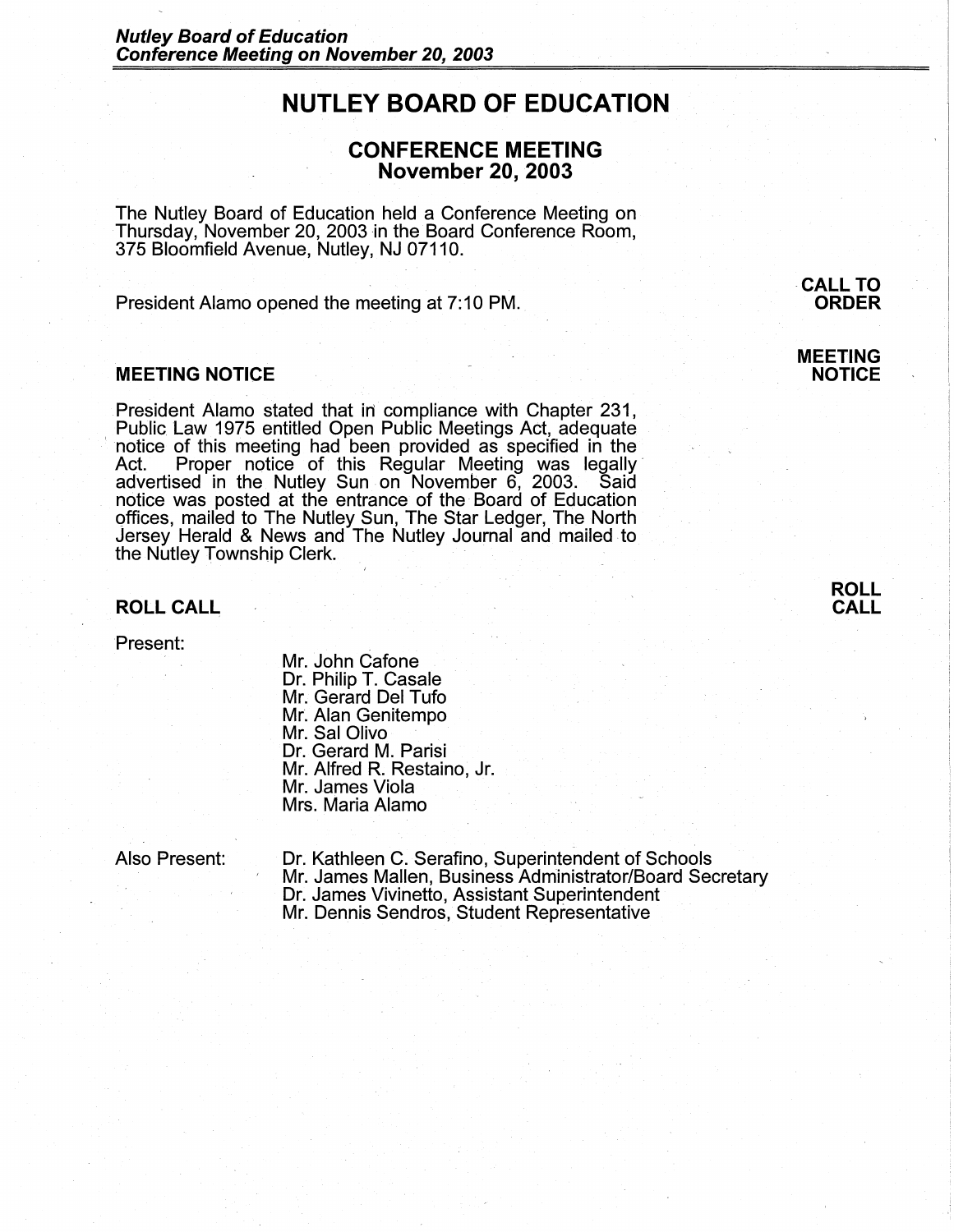Superintendent Serafino reported on her support for the softball team to go to Florida in the Spring of 2004. She also mentioned her unwillingness to approve overseas school trips to Europe due to fears of terrorist acts.

#### **ITEMS DISCUSSED**

President Alamo asked for comments or concerns regarding any items appearing on tonight's Regular Meeting Agenda.

Trustee Del Tufo questioned the educational specifications for the Franklin School Proposal. responded and a brief discussion ensued.

The Board extensively discussed the possible date of April 20, 2004 for the public vote on the proposed referendum to extensively refurbish, the Franklin Middle School. In conclusion, the Board agreed to place this as an agenda item for discussion at its Conference Meeting of December 8, 2003.

Trustee Olivo reminded the Board of its decision to decide, by the November Regular Meeting, to rename a Nutley school after the late John Walker. The trustees extensively discussed the pros and cons of renaming the Franklin Middle School in honor of John Walker. In conclusion the trustees agreed to take action upon this matter at tonight's Regular Meeting.

# . **MOTION TO ADJOURN TO EXECUTIVE SESSION**

At 8:13 PM Trustee Del Tufo moved and Trustee Casale seconded the following resolution:

WHEREAS, the Board of Education will be discussing matters exempt from public discussion pursuant to N.J.S.A. 10:4-12,

NOW, THEREFORE, BE IT RESOLVED that the Board of Education recess to closed executive session at this time in the conference room to discuss personnel, and

BE IT FURTHER RESOLVED that the results of the discussions will be made public by inclusion on the agenda of a subsequent meeting of the Board of Education or when the reasons for discussing such matters in closed session no longer exist.

The motion was unanimously approved by voice vote.

Reconvened open meeting at 8:20 PM

#### **ITEMS DISCUSSED**

### **EXECUTIVE SESSION**

#### **RECONVENE OPEN MEETING**